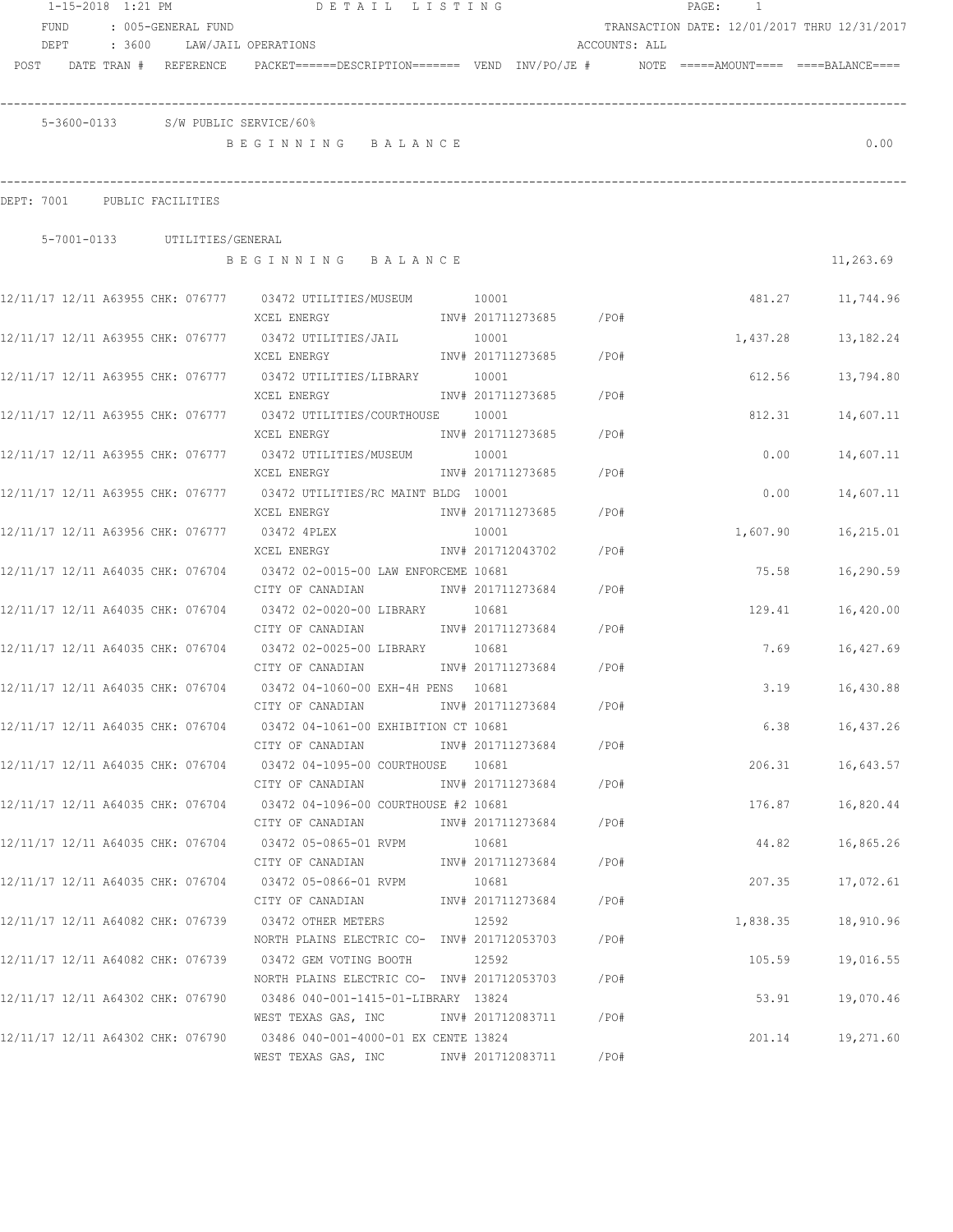|      |                   |                              |                               | 1-15-2018 1:21 PM DETAIL LISTING                                                         |                                                      |                                              | PAGE:<br>2 |                  |
|------|-------------------|------------------------------|-------------------------------|------------------------------------------------------------------------------------------|------------------------------------------------------|----------------------------------------------|------------|------------------|
|      | FUND              |                              | : 005-GENERAL FUND            |                                                                                          |                                                      | TRANSACTION DATE: 12/01/2017 THRU 12/31/2017 |            |                  |
|      |                   |                              | DEPT : 7001 PUBLIC FACILITIES |                                                                                          |                                                      | ACCOUNTS: ALL                                |            |                  |
| POST |                   |                              | DATE TRAN # REFERENCE         | PACKET======DESCRIPTION======= VEND INV/PO/JE #     NOTE =====AMOUNT==== ====BALANCE==== |                                                      |                                              |            |                  |
|      |                   |                              |                               | 12/11/17 12/11 A64302 CHK: 076790 03486 040-001-5735-02-MUSEUM 13824                     |                                                      |                                              |            | 107.35 19,378.95 |
|      |                   |                              |                               | WEST TEXAS GAS, INC 		 INV# 201712083711 / PO#                                           |                                                      |                                              |            |                  |
|      |                   |                              |                               | 12/11/17 12/11 A64302 CHK: 076790 03486 040-001-5815-01-BALLPARK 13824                   |                                                      |                                              |            | 31.01 19,409.96  |
|      |                   |                              |                               | WEST TEXAS GAS, INC MOV# 201712083711 / PO#                                              |                                                      |                                              |            |                  |
|      |                   |                              |                               | 12/11/17 12/11 A64302 CHK: 076790 03486 040-001-5810-01-PAVILION 13824                   |                                                      |                                              | 63.19      | 19,473.15        |
|      |                   |                              |                               | WEST TEXAS GAS, INC        INV# 201712083711     /PO#                                    |                                                      |                                              |            |                  |
|      |                   |                              |                               | 12/11/17 12/11 A64302 CHK: 076790 03486 040-001-1405-01 COURTHOU 13824                   |                                                      |                                              |            | 100.27 19,573.42 |
|      |                   |                              |                               | WEST TEXAS GAS, INC MOV# 201712083711 / PO#                                              |                                                      |                                              |            |                  |
|      |                   |                              |                               | 12/11/17 12/11 A64302 CHK: 076790 03486 040-013-0045-00 CFD MAIN 13824                   |                                                      |                                              |            | 104.63 19,678.05 |
|      |                   |                              |                               | WEST TEXAS GAS, INC MOV# 201712083711 / PO#                                              |                                                      |                                              |            |                  |
|      |                   |                              |                               | ============ DECEMBER ACTIVITY DB: 8,414.36 CR: 0.00 00 8,414.36                         |                                                      |                                              |            |                  |
|      |                   |                              |                               | $\overline{\phantom{1}}$ ============= ACCOUNT TOTAL DB: 8,414.36 CR:                    |                                                      | 0.00                                         |            |                  |
|      |                   | DEPT: 7016 CEMETERY          |                               |                                                                                          |                                                      |                                              |            |                  |
|      |                   |                              | 5-7016-0133 UTILITIES         |                                                                                          |                                                      |                                              |            |                  |
|      |                   |                              |                               | BEGINNING BALANCE                                                                        |                                                      |                                              |            | 12.75            |
|      |                   |                              |                               | 12/11/17 12/11 A63955 CHK: 076777 03472 UTILITIES/CEMETERY 10001                         |                                                      |                                              |            | 12.75 25.50      |
|      |                   |                              |                               | XCEL ENERGY 1NV# 201711273685 /PO#                                                       |                                                      |                                              |            |                  |
|      |                   |                              |                               | ============ DECEMBER ACTIVITY DB: 12.75 CR: 0.00                                        |                                                      |                                              | 12.75      |                  |
|      |                   |                              |                               |                                                                                          |                                                      |                                              |            |                  |
|      |                   |                              |                               | ============= ACCOUNT TOTAL DB: 12.75 CR:                                                |                                                      | 0.00                                         |            |                  |
|      |                   | *-*-*-*-*-*-*-*-*-*-*-*-*-*- |                               | 000 ERRORS IN THIS REPORT! *-*-*-*-*-*-*-*-*-*-*-*-*-*-                                  |                                                      |                                              |            |                  |
|      |                   |                              |                               |                                                                                          | ** REPORT TOTALS ** --- DEBITS --- -- -- CREDITS --- |                                              |            |                  |
|      |                   |                              |                               | BEGINNING BALANCES:                                                                      | 11,276.44                                            | 0.00                                         |            |                  |
|      |                   |                              |                               | REPORTED ACTIVITY:                                                                       | 8,427.11                                             | 0.00                                         |            |                  |
|      |                   |                              |                               | ENDING BALANCES:                                                                         | 19,703.55                                            | 0.00                                         |            |                  |
|      |                   |                              |                               | TOTAL FUND ENDING BALANCE: 19,703.55                                                     |                                                      |                                              |            |                  |
|      | FUND: 010-AIRPORT |                              |                               |                                                                                          |                                                      |                                              |            |                  |
|      |                   | DEPT: 7010 AIRPORT           |                               |                                                                                          |                                                      |                                              |            |                  |
|      |                   |                              | 5-7010-0133 UTILITIES         |                                                                                          |                                                      |                                              |            |                  |
|      |                   |                              |                               | BEGINNING BALANCE                                                                        |                                                      |                                              |            | 1,259.00         |
|      |                   |                              |                               | 12/11/17 12/11 A63947 CHK: 001270 03473 04-1056-00 AIRPORT APT 10681                     |                                                      |                                              | 3.19       | 1,262.19         |
|      |                   |                              |                               | CITY OF CANADIAN                INV# 201711273687         /PO#                           |                                                      |                                              |            |                  |
|      |                   |                              |                               | 12/11/17 12/11 A63947 CHK: 001270 03473 04-1058-00 PILOTS LOUNGE 10681                   |                                                      |                                              | 54.23      | 1,316.42         |
|      |                   |                              |                               |                                                                                          |                                                      |                                              |            |                  |
|      |                   |                              |                               | 12/11/17 12/11 A63949 CHK: 001271 03473 NORTH PLAINS ELECTRIC CO 12592                   |                                                      |                                              |            | 669.40 1,985.82  |
|      |                   |                              |                               | NORTH PLAINS ELECTRIC CO- INV# 201712053704 / PO#                                        |                                                      |                                              |            |                  |
|      |                   |                              |                               | ============= DECEMBER ACTIVITY DB: 726.82 CR: 0.00                                      |                                                      |                                              | 726.82     |                  |
|      |                   |                              |                               |                                                                                          |                                                      |                                              |            |                  |
|      |                   |                              |                               | DB:                                                                                      | 726.82 CR:                                           | 0.00                                         |            |                  |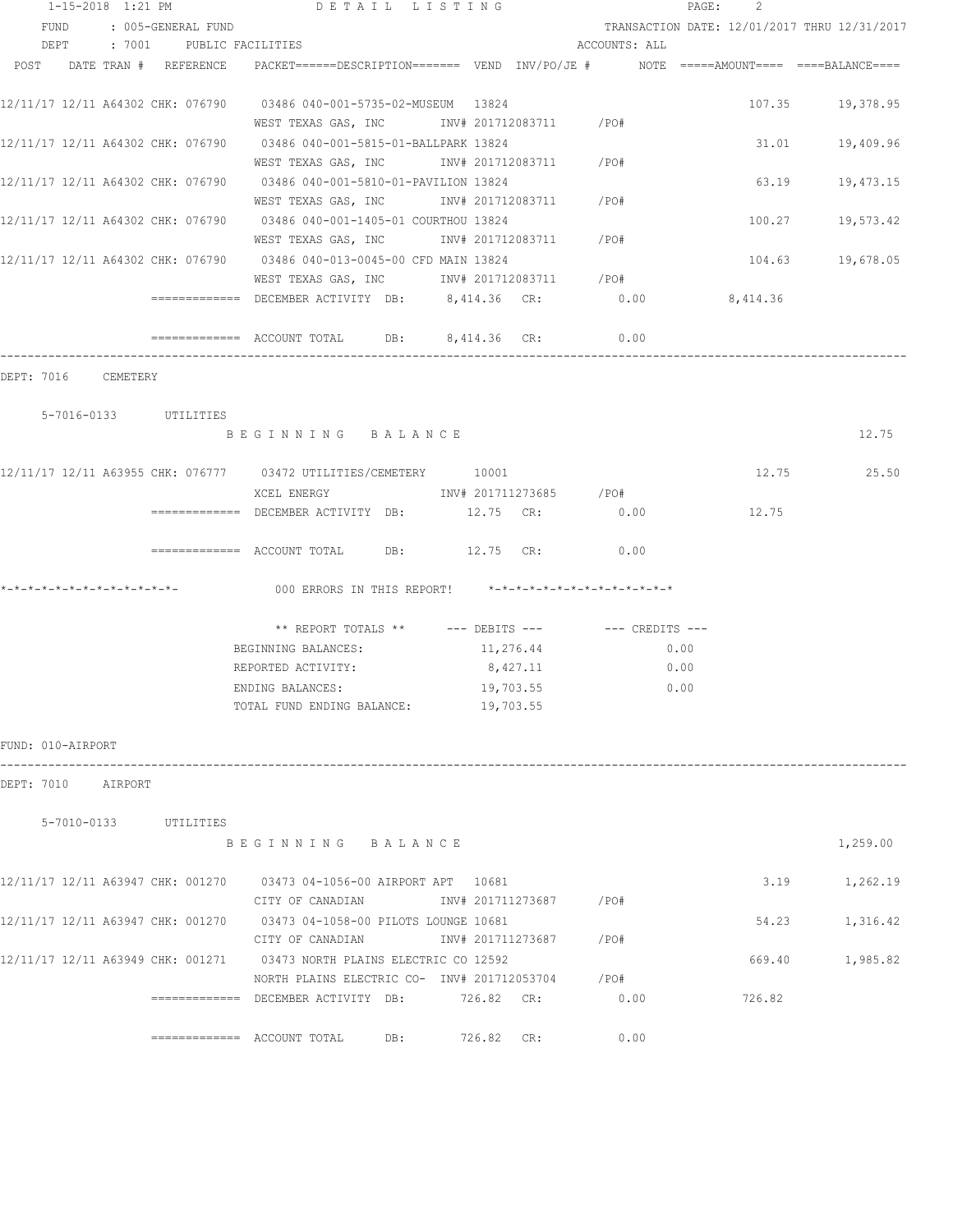|                                | 1-15-2018 1:21 PM |                             | DETAIL LISTING                                                                                                  |               |                                              | PAGE: 3 |               |
|--------------------------------|-------------------|-----------------------------|-----------------------------------------------------------------------------------------------------------------|---------------|----------------------------------------------|---------|---------------|
|                                |                   | FUND : 010-AIRPORT          |                                                                                                                 |               | TRANSACTION DATE: 12/01/2017 THRU 12/31/2017 |         |               |
|                                |                   | DEPT : 7010 AIRPORT         |                                                                                                                 |               | ACCOUNTS: ALL                                |         |               |
|                                |                   |                             | POST DATE TRAN # REFERENCE PACKET======DESCRIPTION======= VEND INV/PO/JE # NOTE =====AMOUNT==== ====BALANCE==== |               |                                              |         |               |
| *_*_*_*_*_*_*_*_*_*_*_*_*_*_*_ |                   |                             | 000 ERRORS IN THIS REPORT! *-*-*-*-*-*-*-*-*-*-*-*-*-*-                                                         |               |                                              |         |               |
|                                |                   |                             |                                                                                                                 |               |                                              |         |               |
|                                |                   |                             | ** REPORT TOTALS ** $---$ DEBITS --- $---$ CREDITS ---                                                          |               |                                              |         |               |
|                                |                   |                             | BEGINNING BALANCES:                                                                                             | 1,259.00      | 0.00                                         |         |               |
|                                |                   |                             | REPORTED ACTIVITY:                                                                                              | 726.82        | 0.00                                         |         |               |
|                                |                   |                             | ENDING BALANCES:                                                                                                | 1,985.82 0.00 |                                              |         |               |
|                                |                   |                             | TOTAL FUND ENDING BALANCE: 1,985.82                                                                             |               |                                              |         |               |
| FUND: 011-ROAD & BRIDGE PCT 1  |                   |                             |                                                                                                                 |               |                                              |         |               |
| DEPT: 4011 ROAD & BRIDGE 1     |                   |                             |                                                                                                                 |               |                                              |         |               |
|                                |                   |                             |                                                                                                                 |               |                                              |         |               |
|                                |                   | 5-4011-0133 UTILITIES/PCT 1 | BEGINNING BALANCE                                                                                               |               |                                              |         | 314.40        |
|                                |                   |                             |                                                                                                                 |               |                                              |         |               |
|                                |                   |                             | 12/11/17 12/11 A64082 CHK: 076739 03472 PCT 1                                                                   | 12592         |                                              |         | 139.12 453.52 |
|                                |                   |                             | NORTH PLAINS ELECTRIC CO- INV# 201712053703 / PO#                                                               |               |                                              |         |               |
|                                |                   |                             | 12/11/17 12/11 A64302 CHK: 076790 03486 040-001-3995-01-PCT 1 BA 13824                                          |               |                                              |         | 116.08 569.60 |
|                                |                   |                             | WEST TEXAS GAS, INC MONTH 201712083711 / PO#                                                                    |               |                                              |         |               |
|                                |                   |                             | ============ DECEMBER ACTIVITY DB: 255.20 CR: 0.00                                                              |               |                                              | 255.20  |               |
|                                |                   |                             | ============ ACCOUNT TOTAL DB: 255.20 CR:                                                                       |               | 0.00                                         |         |               |
| *_*_*_*_*_*_*_*_*_*_*_*_*_*_   |                   |                             | 000 ERRORS IN THIS REPORT! *-*-*-*-*-*-*-*-*-*-*-*-*-*-                                                         |               |                                              |         |               |
|                                |                   |                             | ** REPORT TOTALS ** --- DEBITS --- -- CREDITS ---                                                               |               |                                              |         |               |
|                                |                   |                             | BEGINNING BALANCES:                                                                                             | 314.40        | 0.00                                         |         |               |
|                                |                   |                             | REPORTED ACTIVITY:                                                                                              | 255.20        | 0.00                                         |         |               |
|                                |                   |                             | ENDING BALANCES:                                                                                                | 569.60        | 0.00                                         |         |               |
|                                |                   |                             | TOTAL FUND ENDING BALANCE: 569.60                                                                               |               |                                              |         |               |
| FUND: 012-ROAD & BRIDGE PCT 2  |                   |                             |                                                                                                                 |               |                                              |         |               |
| DEPT: 4012 ROAD & BRIDGE 2     |                   |                             |                                                                                                                 |               |                                              |         |               |
|                                |                   |                             |                                                                                                                 |               |                                              |         |               |
|                                |                   | 5-4012-0133 UTILITIES/PCT 2 | BEGINNING BALANCE                                                                                               |               |                                              |         | 179.84        |
|                                |                   |                             |                                                                                                                 |               |                                              |         |               |
|                                |                   |                             | 12/11/17 12/11 A64082 CHK: 076739 03472 PCT 2                                                                   | 12592         |                                              |         | 174.96 354.80 |
|                                |                   |                             | NORTH PLAINS ELECTRIC CO- INV# 201712053703 / PO#                                                               |               |                                              |         |               |
|                                |                   |                             | ============ DECEMBER ACTIVITY DB: 174.96 CR: 0.00                                                              |               |                                              | 174.96  |               |
|                                |                   |                             | $\text{---}\text{---}\text{---}\text{---}$ ACCOUNT TOTAL DB: $174.96$ CR:                                       |               | 0.00                                         |         |               |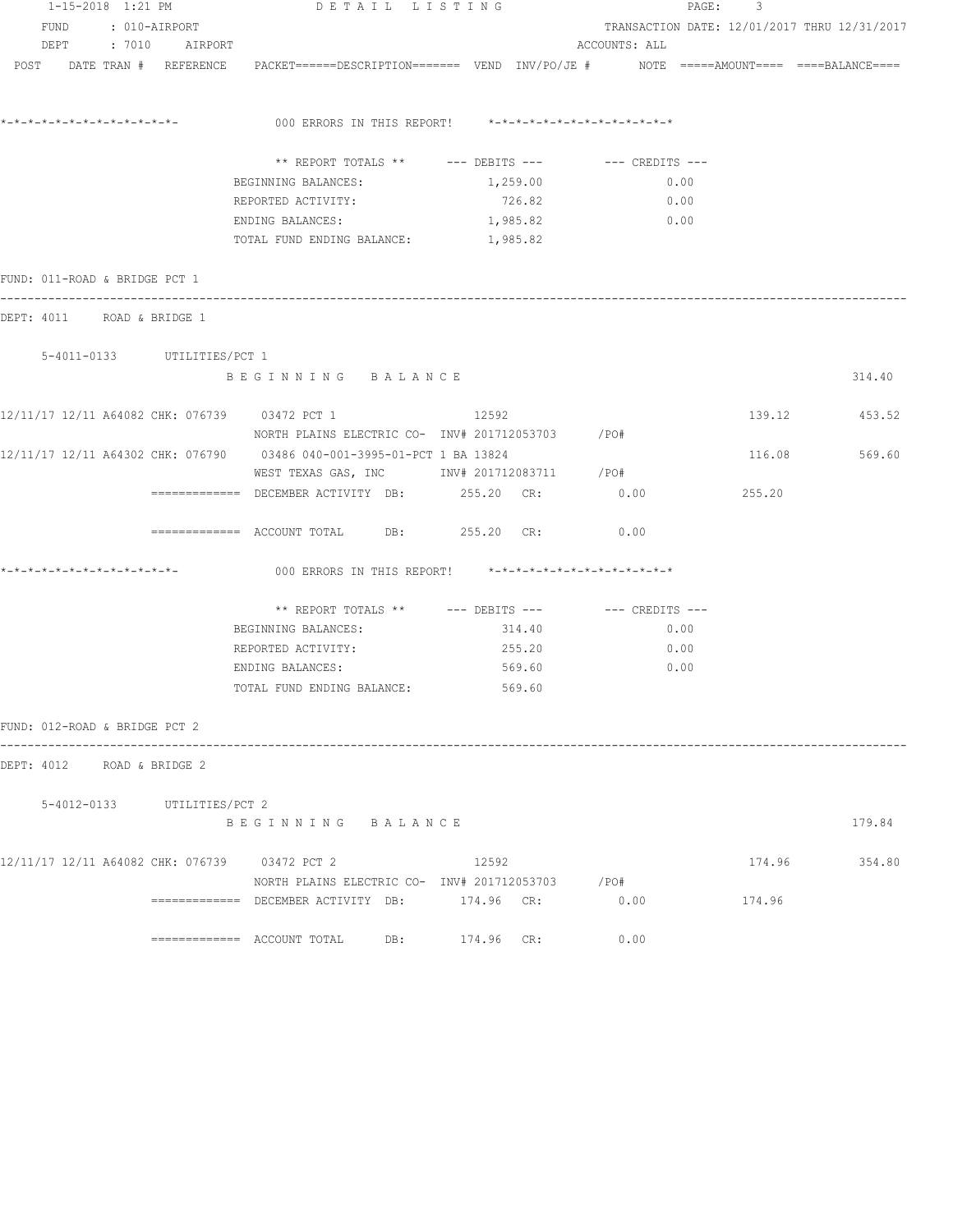| 1-15-2018 1:21 PM             |                             | DETAIL LISTING                                                                                                  |            |               | PAGE: 4 |                                              |  |
|-------------------------------|-----------------------------|-----------------------------------------------------------------------------------------------------------------|------------|---------------|---------|----------------------------------------------|--|
|                               |                             | FUND : 012-ROAD & BRIDGE PCT 2                                                                                  |            |               |         | TRANSACTION DATE: 12/01/2017 THRU 12/31/2017 |  |
|                               | DEPT : 4012 ROAD & BRIDGE 2 |                                                                                                                 |            | ACCOUNTS: ALL |         |                                              |  |
|                               |                             | POST DATE TRAN # REFERENCE PACKET======DESCRIPTION======= VEND INV/PO/JE # NOTE =====AMOUNT==== ====BALANCE==== |            |               |         |                                              |  |
|                               |                             | 000 ERRORS IN THIS REPORT! $*-*-*-*-*-*-*-*-*-*-*-*-*-*-**$                                                     |            |               |         |                                              |  |
|                               |                             |                                                                                                                 |            |               |         |                                              |  |
|                               |                             |                                                                                                                 |            |               |         |                                              |  |
|                               |                             | BEGINNING BALANCES:                                                                                             | 179.84     | 0.00          |         |                                              |  |
|                               |                             | REPORTED ACTIVITY:                                                                                              | 174.96     | 0.00          |         |                                              |  |
|                               |                             | ENDING BALANCES:                                                                                                | 354.80     | 0.00          |         |                                              |  |
|                               |                             | TOTAL FUND ENDING BALANCE: 354.80                                                                               |            |               |         |                                              |  |
| FUND: 013-ROAD & BRIDGE PCT 3 |                             |                                                                                                                 |            |               |         |                                              |  |
| DEPT: 4013 ROAD & BRIDGE 3    |                             |                                                                                                                 |            |               |         |                                              |  |
| 5-4013-0133 UTILITIES/PCT 3   |                             |                                                                                                                 |            |               |         |                                              |  |
|                               |                             | BEGINNING BALANCE                                                                                               |            |               |         | 301.79                                       |  |
|                               |                             | 12/11/17 12/11 A64082 CHK: 076739 03472 PCT 3                                                                   | 12592      |               |         | 208.68 510.47                                |  |
|                               |                             | NORTH PLAINS ELECTRIC CO- INV# 201712053703 /PO#                                                                |            |               |         |                                              |  |
|                               |                             | ============ DECEMBER ACTIVITY DB: 208.68 CR: 0.00                                                              |            |               | 208.68  |                                              |  |
|                               |                             | ============= ACCOUNT TOTAL DB: 208.68 CR: 0.00                                                                 |            |               |         |                                              |  |
|                               |                             | 000 ERRORS IN THIS REPORT! $*-*-*-*-*-*-*-*-*-*-*-*-*-*-*$                                                      |            |               |         |                                              |  |
|                               |                             |                                                                                                                 |            |               |         |                                              |  |
|                               |                             | BEGINNING BALANCES:                                                                                             | 301.79     | 0.00          |         |                                              |  |
|                               |                             | REPORTED ACTIVITY:                                                                                              | 208.68     | 0.00          |         |                                              |  |
|                               |                             | ENDING BALANCES:                                                                                                | 510.47     | 0.00          |         |                                              |  |
|                               |                             | TOTAL FUND ENDING BALANCE: 510.47                                                                               |            |               |         |                                              |  |
| FUND: 014-ROAD & BRIDGE PCT 4 |                             |                                                                                                                 |            |               |         |                                              |  |
| DEPT: 4014 ROAD & BRIDGE 4    |                             |                                                                                                                 |            |               |         |                                              |  |
|                               |                             |                                                                                                                 |            |               |         |                                              |  |
|                               | 5-4014-0133 UTILITIES/PCT 4 | BEGINNING BALANCE                                                                                               |            |               |         | 569.05                                       |  |
|                               |                             | 12/11/17 12/11 A64082 CHK: 076739 03472 PCT 4                                                                   | 12592      |               | 270.91  | 839.96                                       |  |
|                               |                             | NORTH PLAINS ELECTRIC CO- INV# 201712053703 /PO#                                                                |            |               |         |                                              |  |
|                               |                             | ============= DECEMBER ACTIVITY DB: 270.91 CR:                                                                  |            | 0.00          | 270.91  |                                              |  |
|                               |                             |                                                                                                                 | 270.91 CR: | 0.00          |         |                                              |  |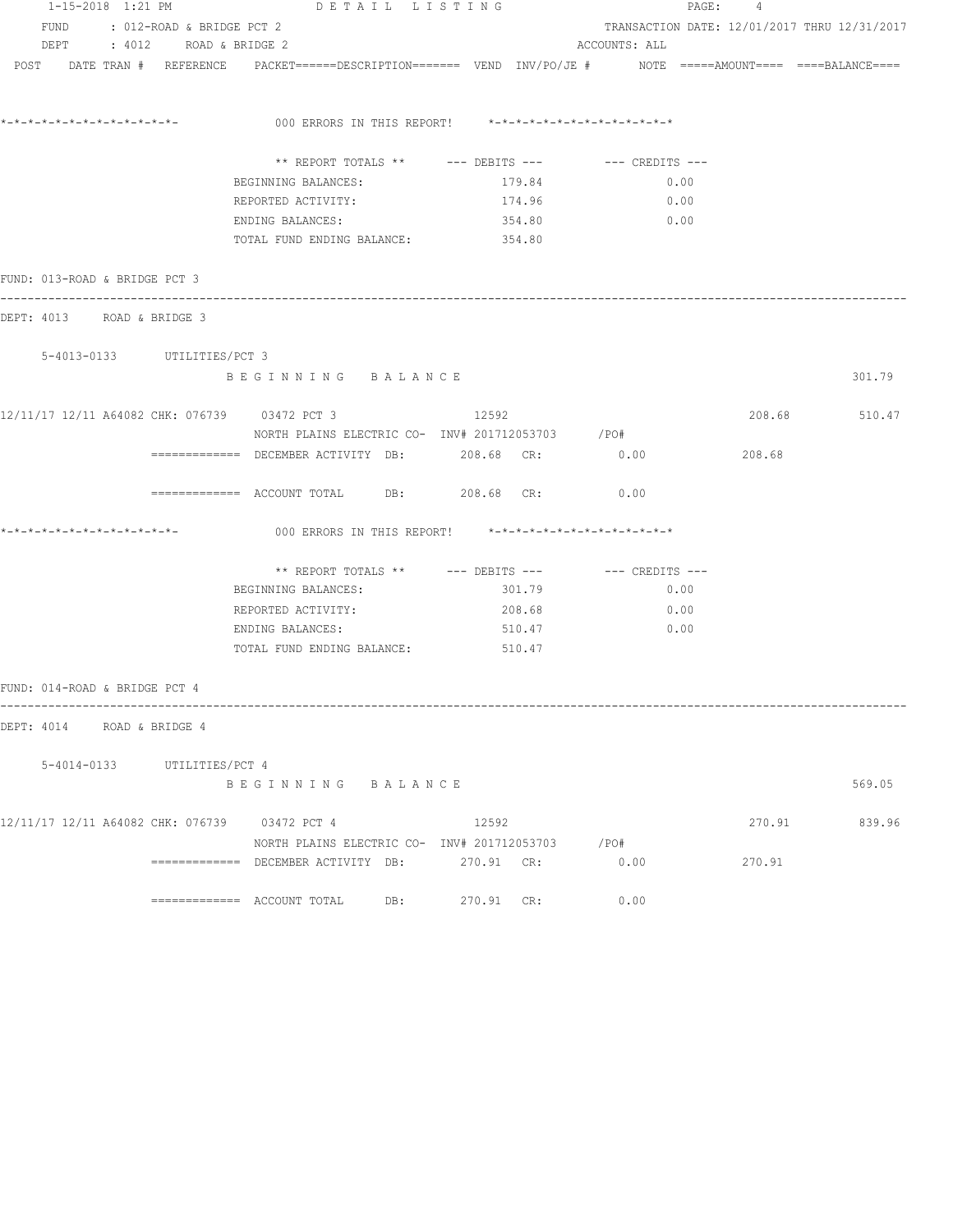| 1-15-2018 1:21 PM                 | DETAIL LISTING                                                                                             |                                                         | .5<br>PAGE:                                  |      |
|-----------------------------------|------------------------------------------------------------------------------------------------------------|---------------------------------------------------------|----------------------------------------------|------|
| FUND<br>: 014-ROAD & BRIDGE PCT 4 |                                                                                                            |                                                         | TRANSACTION DATE: 12/01/2017 THRU 12/31/2017 |      |
| : 4014 ROAD & BRIDGE 4<br>DE PT   |                                                                                                            |                                                         | ACCOUNTS: ALL                                |      |
| POST                              | DATE TRAN # REFERENCE PACKET======DESCRIPTION======= VEND INV/PO/JE # NOTE =====AMOUNT==== ====BALANCE==== |                                                         |                                              |      |
| *-*-*-*-*-*-*-*-*-*-*-*-*-*-      |                                                                                                            | 000 ERRORS IN THIS REPORT! *-*-*-*-*-*-*-*-*-*-*-*-*-*- |                                              |      |
|                                   |                                                                                                            | ** REPORT TOTALS ** --- DEBITS --- -- CREDITS ---       |                                              |      |
|                                   | BEGINNING BALANCES:                                                                                        | 569.05                                                  | 0.00                                         |      |
|                                   | REPORTED ACTIVITY:                                                                                         | 270.91                                                  | 0.00                                         |      |
|                                   | ENDING BALANCES:                                                                                           | 839.96                                                  | 0.00                                         |      |
|                                   | TOTAL FUND ENDING BALANCE:                                                                                 | 839.96                                                  |                                              |      |
| FUND: 016-CEMETERY                |                                                                                                            |                                                         |                                              |      |
| DEPT: 7016<br>CEMETERY            |                                                                                                            |                                                         |                                              |      |
| 5-7016-0133<br>UTILITIES          |                                                                                                            |                                                         |                                              |      |
|                                   | BEGINNING BALANCE                                                                                          |                                                         |                                              | 0.00 |